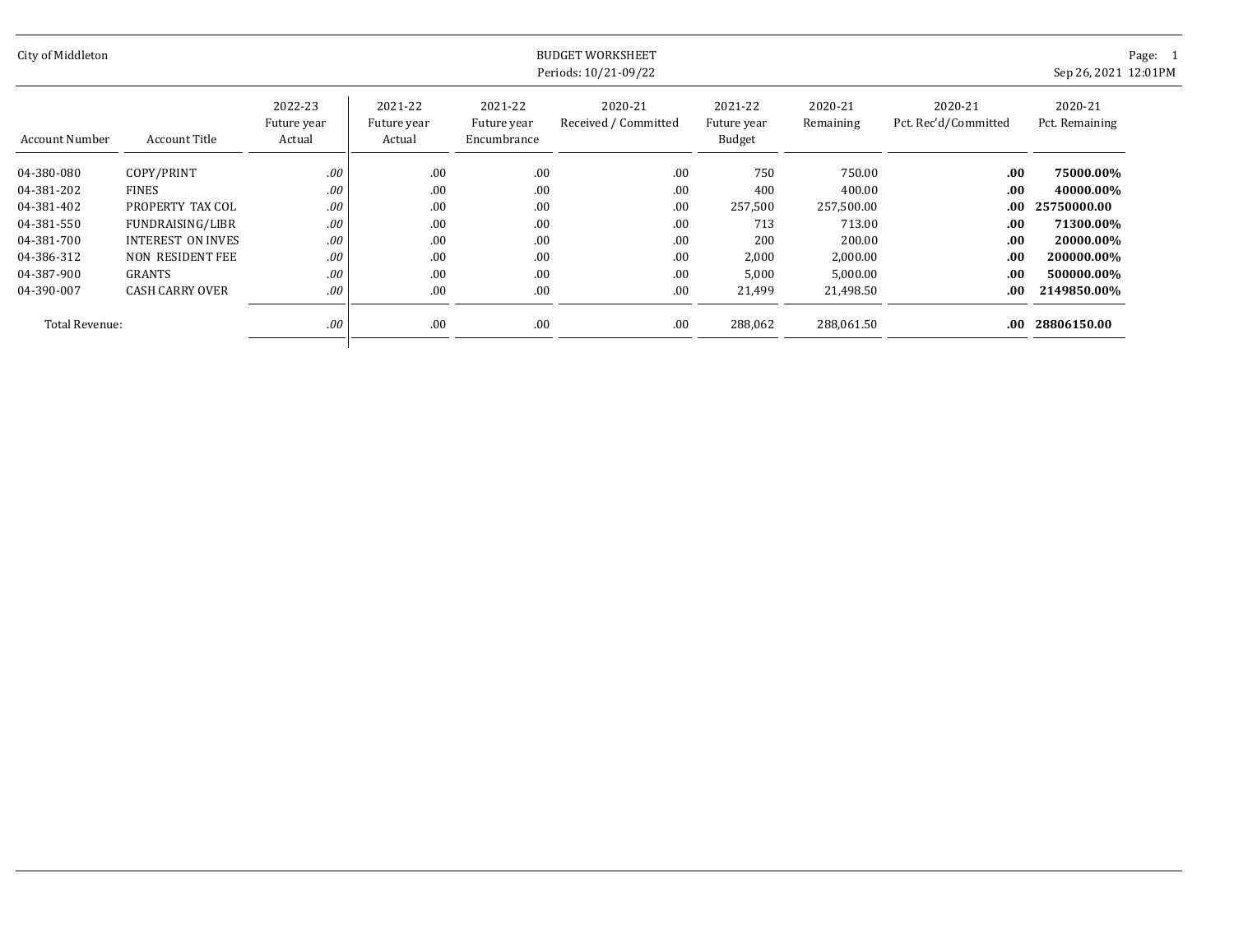| City of Middleton<br><b>BUDGET WORKSHEET</b><br>Periods: 10/21-09/22 |                         |                                  |                                  |                                       |                                 |                                  |                      | Page: 2<br>Sep 26, 2021 12:01PM |                           |
|----------------------------------------------------------------------|-------------------------|----------------------------------|----------------------------------|---------------------------------------|---------------------------------|----------------------------------|----------------------|---------------------------------|---------------------------|
| Account Number                                                       | Account Title           | 2022-23<br>Future year<br>Actual | 2021-22<br>Future year<br>Actual | 2021-22<br>Future year<br>Encumbrance | 2020-21<br>Received / Committed | 2021-22<br>Future year<br>Budget | 2020-21<br>Remaining | 2020-21<br>Pct. Rec'd/Committed | 2020-21<br>Pct. Remaining |
| 04-660-110                                                           | <b>SALARIES</b>         | .00                              | .00                              | .00                                   | .00                             | 134,021                          | 134,020.90           | .00                             | 13402090.00               |
| 04-660-122                                                           | <b>FICA</b>             | .00                              | .00                              | .00                                   | .00                             | 8,041                            | 8,041.25             | .00                             | 804125.00%                |
| 04-660-124                                                           | MEDICAL REIMBUR         | .00                              | .00                              | .00                                   | .00                             | 42                               | 42.00                | .00                             | 4200.00%                  |
| 04-660-125                                                           | <b>INSURANCE-MEDIC</b>  | .00                              | .00.                             | .00                                   | .00                             | 21,000                           | 21,000.00            | .00.                            | 2100000.00%               |
| 04-660-126                                                           | <b>INSURANCE-DENTA</b>  | .00                              | .00                              | .00                                   | .00                             | 984                              | 984.00               | .00.                            | 98400.00%                 |
| 04-660-127                                                           | <b>RETIREMENT</b>       | .00                              | .00                              | .00                                   | .00                             | 13,169                           | 13,168.55            | .00.                            | 1316855.00%               |
| 04-660-128                                                           | MEDICARE                | .00                              | .00                              | .00                                   | .00                             | 2,098                            | 2,098.40             | .00                             | 209840.00%                |
| 04-660-130                                                           | EE ASSISTANCE BEN       | .00                              | .00                              | .00                                   | .00                             | 42                               | 42.00                | .00                             | 4200.00%                  |
| 04-660-131                                                           | RESERVE-UNEMPLO         | .00                              | .00                              | .00                                   | .00                             | 500                              | 500.00               | .00.                            | 50000.00%                 |
| 04-660-132                                                           | <b>WORKERS COMP</b>     | .00                              | .00                              | .00                                   | .00                             | 500                              | 500.00               | .00.                            | 50000.00%                 |
| 04-660-133                                                           | <b>CONTRIB GEN FUND</b> | .00                              | .00                              | .00                                   | .00                             | 11,676                           | 11,676.40            | .00                             | 1167640.00%               |
| 04-660-211                                                           | <b>COMPUTER HARDW</b>   | .00                              | .00                              | .00                                   | .00                             | 2,500                            | 2,500.00             | .00                             | 250000.00%                |
| 04-660-212                                                           | GASOLINE                | .00                              | .00                              | $.00\,$                               | .00                             | 500                              | 500.00               | .00                             | 50000.00%                 |
| 04-660-213                                                           | MARKETING               | .00                              | .00.                             | .00                                   | .00                             | 2,250                            | 2,250.00             | .00                             | 225000.00%                |
| 04-660-227                                                           | <b>LIBRARY PROGRAM</b>  | .00                              | .00                              | .00                                   | .00                             | 3,000                            | 3,000.00             | .00                             | 300000.00%                |
| 04-660-229                                                           | MEMBERSHIPS             | .00                              | .00                              | .00                                   | .00                             | 300                              | 300.00               | .00                             | 30000.00%                 |
| 04-660-240                                                           | <b>SUPPLIES</b>         | .00                              | .00                              | .00                                   | .00                             | 3,500                            | 3,500.00             | .00                             | 350000.00%                |
| 04-660-250                                                           | TRAINING/CONF/C         | .00                              | .00                              | .00                                   | .00                             | 750                              | 750.00               | .00                             | 75000.00%                 |
| 04-660-260                                                           | <b>UNIFORMS</b>         | .00                              | .00.                             | .00                                   | .00                             | 125                              | 125.00               | .00                             | 12500.00%                 |
| 04-660-310                                                           | <b>AUTO REPAIR/MAI</b>  | .00                              | .00                              | .00                                   | .00                             | 1,000                            | 1,000.00             | .00                             | 100000.00%                |
| 04-660-320                                                           | <b>BUILDING MAINTE</b>  | .00                              | .00                              | .00                                   | .00                             | 2,750                            | 2,750.00             | .00                             | 275000.00%                |
| 04-660-321                                                           | <b>BUILDING REPAIRS</b> | .00                              | .00                              | .00                                   | .00                             | 3,500                            | 3,500.00             | .00                             | 350000.00%                |
| 04-660-322                                                           | <b>BUILDING SECURIT</b> | .00                              | .00                              | .00                                   | .00                             | 600                              | 600.00               | .00                             | 60000.00%                 |
| 04-660-325                                                           | <b>CATALOGING SERVI</b> | .00                              | .00                              | .00                                   | .00                             | 4,200                            | 4,200.00             | .00                             | 420000.00%                |
| 04-660-327                                                           | <b>CLEANING SERVICE</b> | .00                              | .00                              | .00                                   | .00                             | 1,500                            | 1,500.00             | .00                             | 150000.00%                |
| 04-660-336                                                           | <b>COMPUTER SOFTW</b>   | .00                              | .00.                             | .00                                   | .00                             | 4,000                            | 4,000.00             | .00                             | 400000.00%                |
| 04-660-337                                                           | <b>COMPUTER SUPPOR</b>  | .00                              | .00                              | .00                                   | .00                             | 5,000                            | 5,000.00             | .00                             | 500000.00%                |
| 04-660-338                                                           | <b>DATA ACCESS</b>      | .00                              | .00                              | .00                                   | .00                             | 2,100                            | 2,100.00             | .00                             | 210000.00%                |
| 04-660-350                                                           | LIABILITY INSURAN       | .00                              | .00.                             | .00                                   | .00                             | 5,503                            | 5,502.50             | .00                             | 550250.00%                |
| 04-660-363                                                           | OFFICE EQUIPMENT        | .00                              | .00                              | .00                                   | .00                             | 850                              | 850.00               | .00                             | 85000.00%                 |
| 04-660-364                                                           | OFFICE EQUIPMENT        | .00                              | .00                              | .00                                   | .00.                            | 2,500                            | 2,500.00             | .00                             | 250000.00%                |
| 04-660-372                                                           | POSTAGE                 | .00                              | .00                              | .00                                   | .00                             | 700                              | 700.00               | .00                             | 70000.00%                 |
| 04-660-381                                                           | <b>WATER USAGE</b>      | .00                              | .00                              | .00                                   | .00                             | 600                              | 600.00               | .00                             | 60000.00%                 |
| 04-660-382                                                           | <b>WASTE WATER</b>      | .00                              | .00.                             | .00                                   | .00                             | 720                              | 720.00               | .00                             | 72000.00%                 |
| 04-660-383                                                           | TELEPHONE SERVIC        | .00                              | .00                              | $.00\,$                               | .00                             | 2,380                            | 2,380.00             | .00                             | 238000.00%                |
| 04-660-384                                                           | <b>SOLID WASTE DISP</b> | .00                              | .00                              | $.00\,$                               | .00.                            | 600                              | 600.00               | .00                             | 60000.00%                 |
| 04-660-410                                                           | <b>GRANTS</b>           | .00                              | .00                              | .00                                   | .00                             | 5,000                            | 5,000.00             | .00                             | 500000.00%                |
| 04-660-420                                                           | PROF FEES ATTORN        | .00                              | .00                              | .00                                   | .00                             | 2,000                            | 2,000.00             | .00                             | 200000.00%                |
| 04-660-422                                                           | PROF FEES AUDITO        | .00                              | .00.                             | .00                                   | .00                             | 1,667                            | 1,667.00             | .00                             | 166700.00%                |
| 04-660-500                                                           | Asset Management        | .00                              | .00                              | .00                                   | .00                             | 110                              | 110.00               | .00                             | 11000.00%                 |
| 04-660-535                                                           | <b>COLLECTIONS</b>      | .00                              | .00                              | .00                                   | .00.                            | 30,006                           | 30,005.98            | .00                             | 3000598.00%               |
|                                                                      |                         |                                  |                                  |                                       |                                 |                                  |                      |                                 |                           |